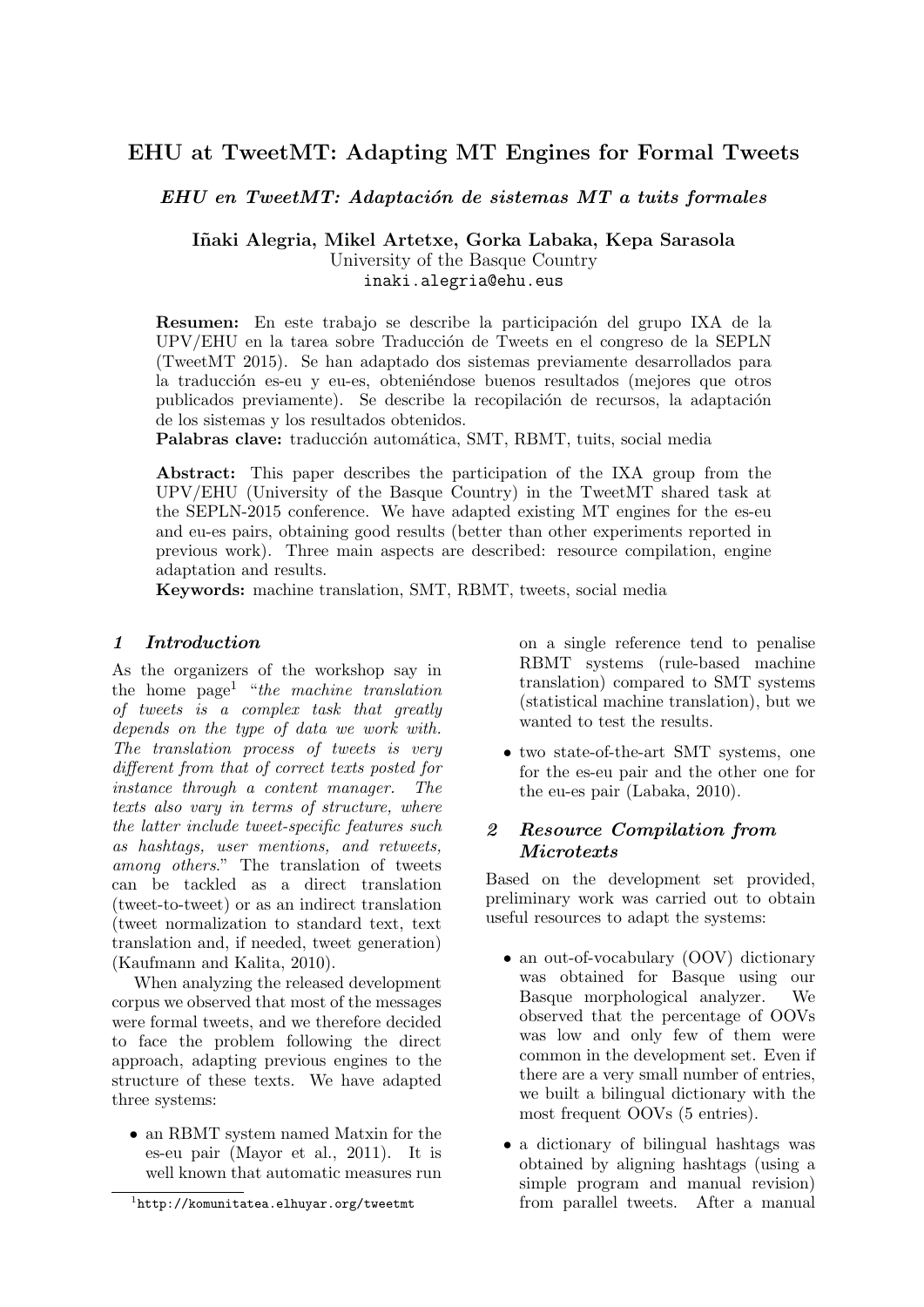review of the pairs with more than two occurrences, a dictionary of 60 pairs was generated.

Tweets of monolingual corpora from previous shared tasks were compiled in order to enrich the language models.

- Corpora from the TweetNorm shared task (Alegria et al., 2014). Initial collection of 227,855 Spanish tweets.
- Corpora from the TweetLId shared task (Zubiaga et al., 2014). 8,562 Spanish tweets and 380 Basque tweets.

In order to increase the low volume of data for the Basque LM we use a corpus of tweets supplied by the CodeSyntax company<sup>2</sup> which has a tweet-oriented service for Basque called UMAP<sup>3</sup> . They identify Twitter accounts that use Basque and compile the tweets from these users. Most of these accounts are multilingual, so language identification was a key next step. We used our language identifier (LangId, a free language identifier based on word and trigram frequencies developed by the IXA group of the University of the Basque Country, and which is specialized in recognizing Basque and its surrounding languages (Spanish, French and English)) and filter candidates with high percentage of OOVs (thus, priorizing formal tweets and adding precision to the results obtained from Langid) and compiled a corpus of 454,790 tweets.

## 3 Adaptation and Tuning of the MT Engines

The RBMT system was adapted to the task manually and two new models for the SMT systems were trained and tuned.

## 3.1 RBMT

As mentioned, the Matxin system was used for es-eu translation. Matxin is an open source Spanish-to-Basque RBMT engine which follows the traditional transfer model. It consists of three main components: 1) analysis of the source sentence into a dependency tree structure; 2) transfer from the source language dependency tree to a target language dependency structure; and 3) generation of the output translation from the target dependency structure.

Matxin was adapted to the idiosyncratic features of tweets (URLs, hashtags...). For this purpose, the de-formatter module in Matxin (Mayor et al., 2011) was enriched adding the following functions (the deformatter module separates the format information (RTF, HTML, etc.) from the text to be translated, and the plain text is sent to the analysis phase):

- URLs are managed as sentence boundaries
- Hashtags at the begining or at the end of the tweet remain untranslated
- Hashtags inside the text are given for translation. Some will be translated (#Escocia / #Eskozia) while others will remain untranslated (#Hackathon, #Olasdeenergia)
- IDs will receive the same treatment as other named entities

#### 3.2 Corpora for SMT

The adaptation and tuning of the SMT systems was laborious. First of all, the provided development corpus was divided into 3 subsets: training (2,000 pairs), tuning (1,500) and test (500). Because the alignment of the corpus was automatically done, we manually reviewed the training part and observed that the error rate was high. After discarding non-parallel tweets 1,444 pairs remained in the training corpus.

We used a previously compiled parallel corpus for the translation model. This 7.4 million segment corpus was compiled by the Elhuyar Foundation and the University of the Basque Country. It includes public corpora, private corpora and a corpus built by web-as-corpus paradigm (San Vicente and Manterola, 2012). Also, the mentioned training corpus (1,444 pairs from the development corpus in the shared task) was repeated 100 times for the bilingual model (this is not done for the language model because we use interpolation).

For the language model, previous models for Spanish and Basque were retrained adding the corpora described in the previous section.

Table 1 shows the figures for the corpora used.

 $^{2}$ http://www.codesyntax.com

 ${}^{3}$ http://umap.eu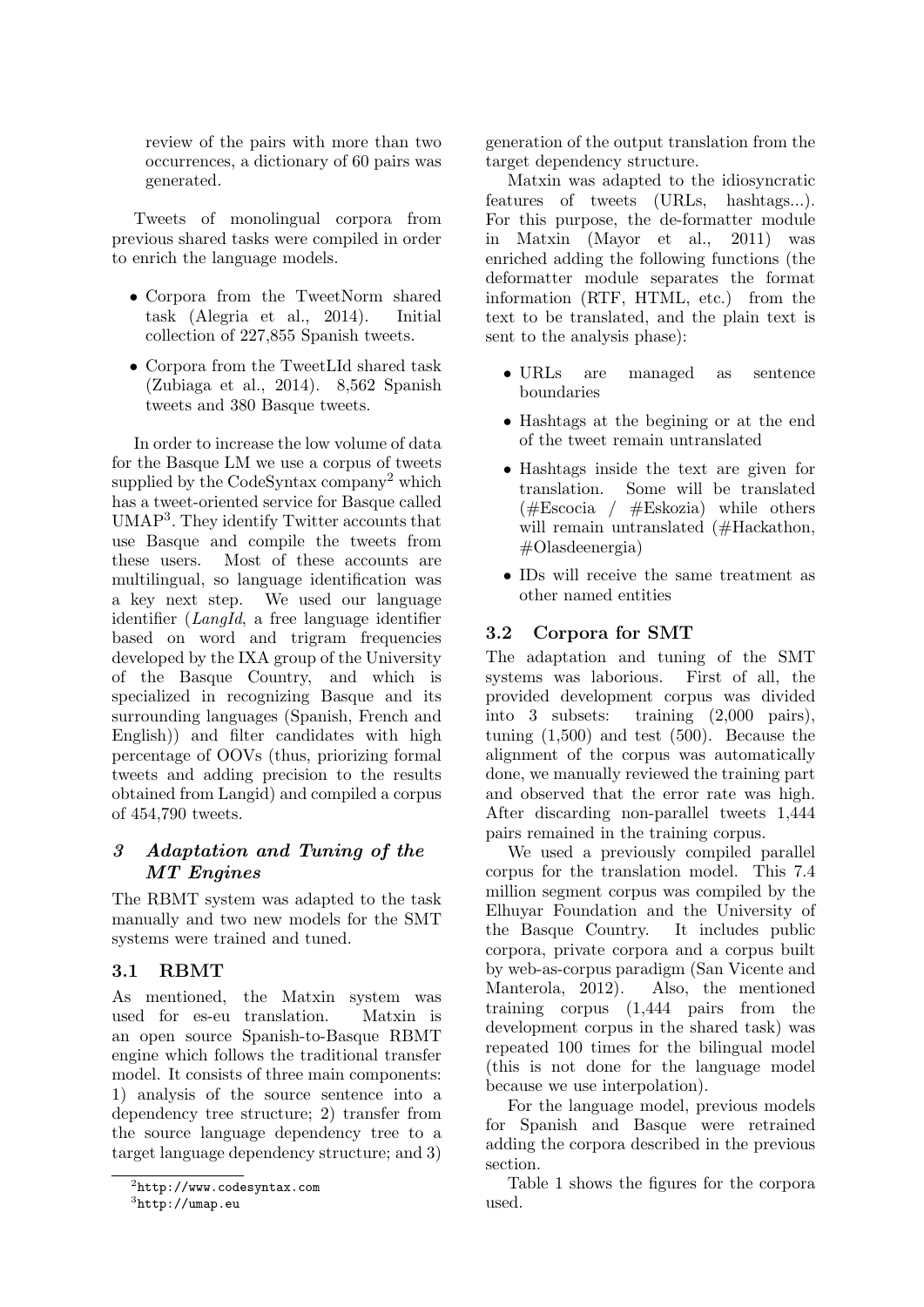|                  |         | Sentences  | Tokens<br>(e <sub>S</sub> ) | Tokens<br>eu) |
|------------------|---------|------------|-----------------------------|---------------|
|                  | General | 7,463,951  | $\overline{118,497,426}$    | 94,142,809    |
| Bilingual        | Tweets  | 1,444      | 21,022                      | 18,804        |
| Monolingual (es) | General | 28,823,939 | 866, 383, 394               |               |
|                  | Tweets  | 213,141    | 3,041,837                   |               |
| Monolingual (eu) | General | 1,290,501  |                             | 14,894,592    |
|                  | Tweets  | 454,800    |                             | 6,063,226     |

Table 1: Figures from the dataset

| System                                         | BLEU-c | BLEU               | $NIST-c$ | <b>NIST</b>        | <b>TER</b> |
|------------------------------------------------|--------|--------------------|----------|--------------------|------------|
| $\overline{\text{RBMT}}$ (es-eu)baseline       | 0.1395 | 0.1629             | 4.6073   | 5.1930             | 0.8824     |
| $RBMT(es-eu)enhanced$                          | 0.1891 | 0.2089             | 5.4024   | 5.7755             | 0.7377     |
| $SMT($ es-eu)baseline                          | 0.2108 | $\mid 0.2257 \mid$ | 6.0361   | $\mid 6.4351 \mid$ | 0.8116     |
| $SMT($ es-eu $)$ enhanced                      | 0.2401 | 0.2635             | 6.2920   | 6.7714             | 0.6550     |
| $\overline{\text{SMT}(eu\text{-}es)}$ baseline | 0.2348 | 0.2591             | 6.2768   | 6.7493             | 0.7876     |
| $SMT(eu-es)enhanced$                           | 0.2826 | 0.3109             | 6.9641   | 7.4827             | 0.6153     |

Table 2: Results on the test corpora

#### 3.3 Tuning

The development of the system was carried out using publicly available state-of-the-art tools: the GIZA++ toolkit, the SRILM toolkit and the Moses decoder. More concretely, we followed the phrase-based approach with standard parameters: a maximum length of 80 tokens per sentence, translation probabilities in both directions with Good Turing discounting, word-based translation probabilities (lexical model, in both directions), a phrase length penalty and the target language model. The weights were adjusted using MERT tuning with n-best list of size 100.

For the idiosyncratic features of the tweets we analyzed the errors when the system was applied in the test extracted from the development corpus and we decided to implement the following pre- and post-processing steps:

- Tokenization: special treatment of hyphens ('-') before declension cases of IDs, hashtags, figures, time...
- Post-processing: simple rules for fixing recurrent surface-errors: double hyphen or colon, special symbols (e.g. '¿' is used in Spanish but not in Basque) and similar issues.

#### 4 Results and Discussion

The systems prepared and tuned using the development corpus were directly used to process the test. So we presented two systems for the eu-es pair (RBMT and SMT) and one system (SMT) for the es-eu pair. For these language pairs only another group presented results (3 systems).

Table 2 shows the results on the test corpus provided. We use the most common measures: BLEU and NIST (Doddington, 2002). Our SMT system was the best for the eu-es pair, and the second (very close to the first) for the es-eu pair. As expected, the RBMT system gets lower figures in the metrics (only one reference is supplied) but it is interesting to compare them with previous results.

We want to underline that the results for the es-eu pair are better than previous results reported in some papers (Labaka et al., 2007; Labaka et al., 2014). More specifically, the BLEU figures for the RBMT system in this task range from 0.1429 (baseline) to 0.2089 (improved system) and from 0.2257 (baseline) to 0.2635 (improved system) for SMT; while in the last reference (Labaka et al., 2014) BLEU figures range from 0.0572 to 0.1172 using RBMT and around 0.145 using SMT.

These results are surprising if we consider tweet texts in general, but note that all tweets used in the shared-task are formal and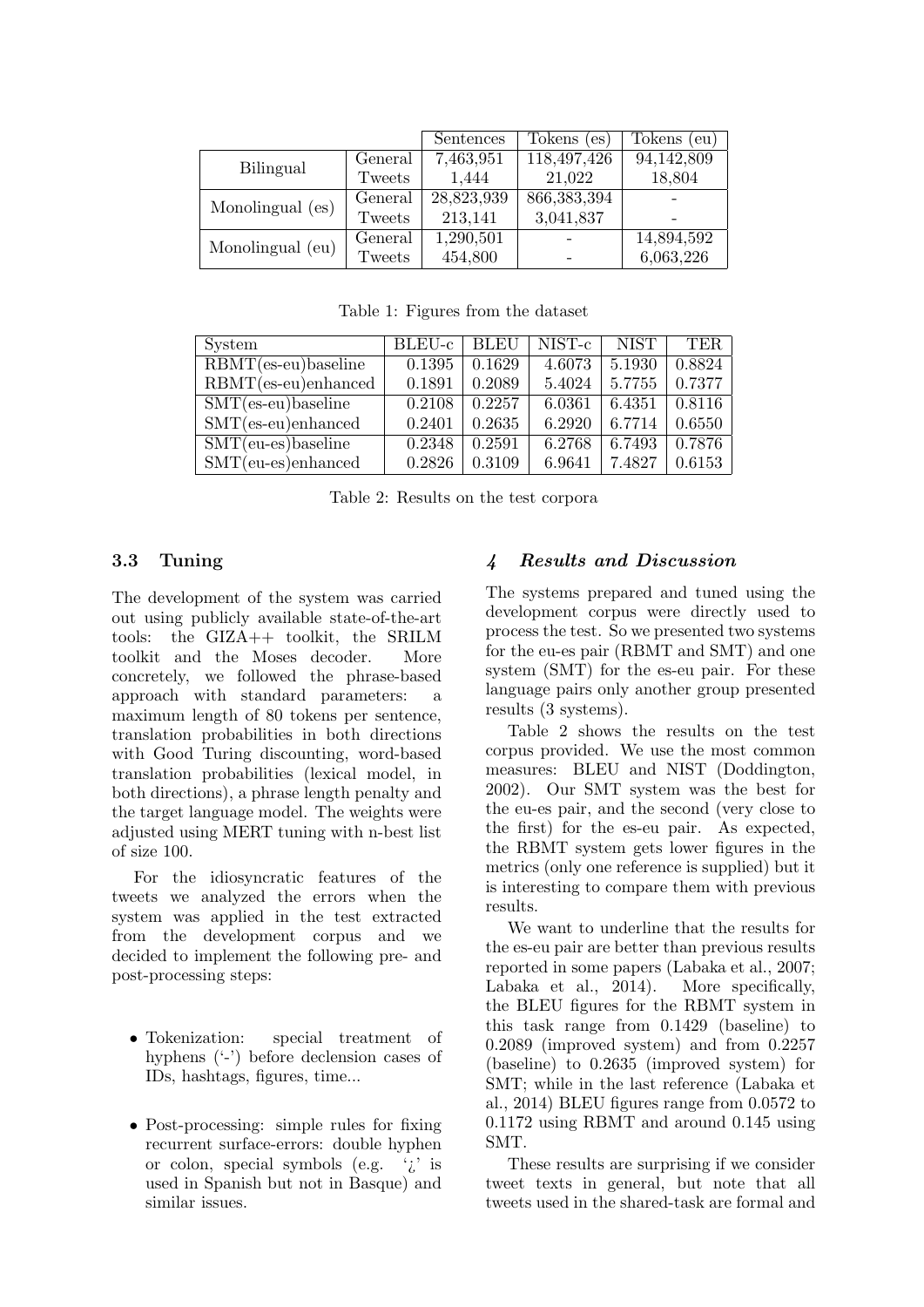| #              | System      | Text                                                                |
|----------------|-------------|---------------------------------------------------------------------|
| $\overline{1}$ | source      | Arranca la segunda mitad GOAZEN! $-$ 0-0 $\#$ athlive               |
|                | ref.        | Hasi da bigarren zatia, aupa!! — 0-0 $\#$ athlive                   |
|                | <b>SMT</b>  | Hasi da bigarren zatia GOAZEN! — 0-0 #athlive                       |
|                | <b>RBMT</b> | Bigarren erdi GOAZEN ateratzen du! — 0-0 #athlive                   |
| $\overline{2}$ | source      | Jaume Matas ingresa en prisión URLURLURL                            |
|                | ref.        | Jaume Matas kartzelan sartu dute URLURLURL                          |
|                | <b>SMT</b>  | Jaume Matas kartzelan sartu dute URLURLURL                          |
|                | <b>RBMT</b> | Jaume Matas espetxean sartzen da URLURLURL                          |
| $\overline{3}$ | source      | Retenciones de hasta 7 kilómetros en la AP-8 en Irun: URLURLURL     |
|                | ref.        | 7 kilometroko auto-ilarak AP-8an, Irungo ordainlekuan: URLURLURL    |
|                | <b>SMT</b>  | 7 kilometroko auto-ilarak AP-8 Irunen: URLURLURL                    |
|                | <b>RBMT</b> | 7km-taraino AP-8 Irunen erretentzioak: URLURLURL                    |
| $\overline{4}$ | source      | Qu es un OpenSpace? IDIDID 27 de septiembre. URLURLURL              |
|                | ref.        | Zer da OpenSpace bat? IDIDID irailaren 27an. URLURLURL              |
|                | <b>SMT</b>  | Zer da OpenSpace? IDIDID 27. URLURLURL                              |
|                | <b>RBMT</b> | Zer da Openspace bat? Irailaren 27an IDIDID. URLURLURL              |
| $\overline{5}$ | source      | Markel Olano denuncia que Bildu ha decidido actuar en contra de los |
|                |             | intereses de los baserritarras #eajpny URLURLURL                    |
|                | ref.        | Olanok salatu du Bilduk baserritarren interesen kontra egitea       |
|                |             | erabaki duela #eajpny URLURLURL                                     |
|                | <b>SMT</b>  | Markel Olano salatu du Bilduk jokatzea erabaki du interesen kontra  |
|                |             | $baserritarren$ #eajpny URLURLURL                                   |
|                | <b>RBMT</b> | Markel Olanok salatzen du Bilduk baserritarrasen interesen aurka    |
|                |             | jardutea erabaki duela #eajpny URLURLURL                            |
| $\overline{6}$ | source      | Idoia Mendia reducirá la ejecutiva y asignará tareas                |
|                |             | a cada miembro URLURLUR                                             |
|                | ref.        | Idoia Mendiak exekutiba murriztuko du, bakoitzari zeregin bat       |
|                |             | emanez URLURLURL                                                    |
|                | <b>SMT</b>  | Idoia Mendiak eta lan egingo du kide bakoitzari URLURLURL           |
|                | <b>RBMT</b> | Idoia Mendiak exekutiboa gutxituko du eta lanak esleituko           |
|                |             | dizkio kide bakoitzari URLURLURL                                    |

Table 3: Examples RBMT/SMT

that the most of them were designed to be multilingual (and so, perhaps, to be easily translated). Therefore, we could say that the task was easier than usual tasks in MT, at least for this language pair.

The good performance of the RBMT system on the formal tweets was expected, as syntax use to be simple in the short texts from Twitter.

In Table 3 there some examples of the results. In sentences  $\#4, \#5$  and  $\#6$ RBMT gets very food translations but in the previous sentences the translations from the SMT system are more precise. In the near future we want to check if combining both techniques improvements can be lead.

We can draw the following general conclusions:

- These results cannot be extrapolated to the general task of translating tweets. Translating informal tweets will be much harder.
- MT can help community managers who manage multilingual Twitter accounts. A Twitter oriented MT post-editing system could be developed and evaluated.

#### Acknowledgments

This work has been supported by the Spanish MICINN project Tacardi (Grant No. TIN2012-38523-C02-01). CodeSyntax company and Elhuyar Foundation have collaborated with us providing several corpora for the translation and language models. Thanks to Josu Azpillaga